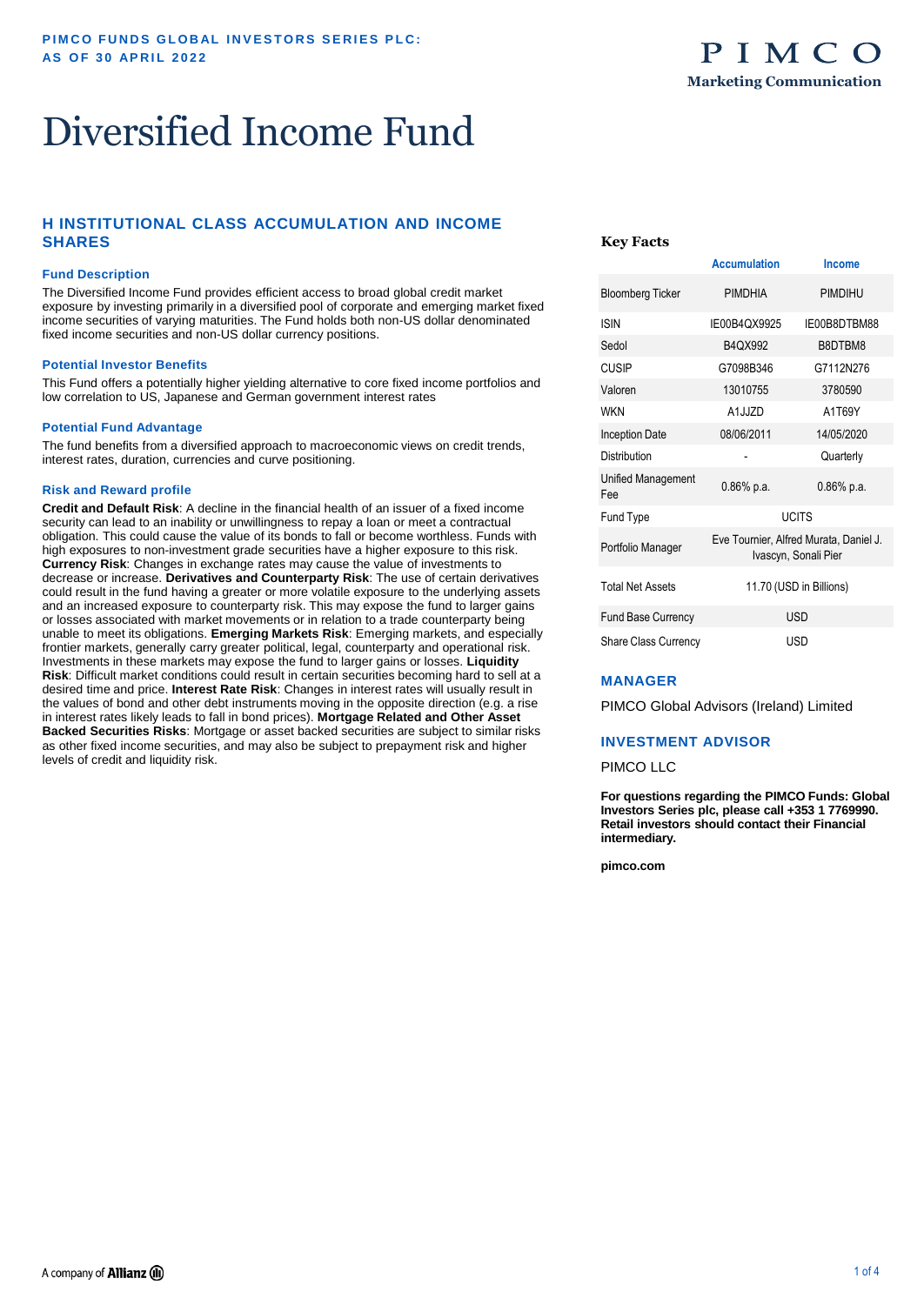#### **DIVERSIFIED INCOME FUND**

#### **Past performance does not predict future results.**



Chart shows performance from the first month-end, rebased to 100, for the oldest share class.

## PIMCO

#### **Fund Statistics**

| Effective Duration (yrs)                   | 567  |
|--------------------------------------------|------|
| Benchmark Duration (yrs)                   | 6.03 |
| Current Yield (%)*                         | 3.66 |
| Estimated Yield to Maturity (%)*           | 7 39 |
| Annualised Distribution Yield <sup>+</sup> | 3.56 |
| Average Coupon (%)                         | 3.33 |
| Effective Maturity (yrs)                   | 996  |

**Past performance does not predict future results.** 

Source: PIMCO

| <b>Performance (Net of Fees)</b> | 1 Mo.   | 3 Mos.   | 6 Mos.   | 1 Yr.    | 3 Yrs.                   | <b>5 Yrs.</b> | <b>10 Yrs.</b> | SI      |
|----------------------------------|---------|----------|----------|----------|--------------------------|---------------|----------------|---------|
| H Institutional, Acc (%)         | $-4.81$ | $-10.19$ | $-12.06$ | $-11.51$ | 0.16                     | 1.89          | 3.59           | 3.88    |
| H Institutional, Inc (%)         | $-4.82$ | $-10.14$ | $-12.00$ | $-11.48$ | $\overline{\phantom{m}}$ |               |                | $-0.91$ |
| Benchmark (%)                    | $-4.24$ | $-8.28$  | $-10.40$ | $-8.96$  | 0.70                     | 1.97          | 3.74           |         |

#### **Past performance does not predict future results.**

| <b>Performance (Net of Fees)</b> | Apr'2017-Apr'2018 | Apr'2018-Apr'2019 | Apr'2019-Apr'2020 | Apr'2020-Apr'2021 | Apr'2021-Apr'2022 |
|----------------------------------|-------------------|-------------------|-------------------|-------------------|-------------------|
| H Institutional, Acc (%)         | 2.42              | 6.69              | 2.38              | 10.92             | $-11.51$          |
| H Institutional, Inc (%)         | 0.00              | 0.00              | 0.00              | 0.00              | $-11.48$          |
| Benchmark (%)                    | 1.74              | 6.09              | 0.46              | 11.64             | $-8.96$           |

| Past performance does not predict future results. |       |                          |      |         |                          |                          |         |        |                          |         |          |
|---------------------------------------------------|-------|--------------------------|------|---------|--------------------------|--------------------------|---------|--------|--------------------------|---------|----------|
| <b>Calendar Year (Net of Fees)</b>                | 2012  | 2013                     | 2014 | 2015    | 2016                     | 2017                     | 2018    | 2019   | 2020                     | 2021    | YTD      |
| H Institutional, Acc (%)                          | 15.52 | $-0.84$                  | 3.90 | $-0.82$ | 11.77                    | 8.25                     | $-1.42$ | 14.08  | 7.69                     | $-0.23$ | $-12.43$ |
| H Institutional, Inc (%)                          |       | $\overline{\phantom{a}}$ | 3.84 | $\sim$  | $\overline{\phantom{a}}$ | $\overline{\phantom{a}}$ | $\sim$  | $\sim$ | $\overline{\phantom{0}}$ | $-0.27$ | $-12.41$ |
| Benchmark (%)                                     | 15.72 | $-0.35$                  | 5.48 | 0.16    | 9.81                     | 7.29                     | $-2.23$ | 13.68  | 6.60                     | 0.62    | $-10.66$ |

Current MIFID legislation prevents us from reporting performance data for funds with less than a 12 month track record.

The benchmark is the Inception to November 9, 2015 1/3 each-BBG Global Aggregate Credit Component USD Hdgd; ICE BofAML Global High Yield BB-B Rated Constrained USD Hdgd; JPM EMBI Global. November 10, 2015 onwards 1/3 each - BBG Global Aggregate Credit ex Emerging Markets, USD Hedged; ICE BofAML BB-B Rated Developed Markets High Yield Constrained Index, USD Hedged; and JPM EMBI Global, USD Hdgd.. All periods longer than one year are annualised. SI is the performance since inception.

#### **ABOUT THE BENCHMARK**

#### **The fund is considered to be actively managed in reference to the below benchmark as further outlined in the prospectus and key investor information document.**

The Bloomberg Global Aggregate Credit ex Emerging Markets (USD Hedged) provides a broad-based measure of the global developed markets investment-grade fixed income markets. The ICE BofAML BB-B Rated Developed Markets High Yield Constrained Index (USD Hedged) tracks the performance of below investment grade bonds of corporate issuers domiciled in developed market countries rated BB1 through B3, based on an average of Moody's, S&P and Fitch. Qualifying bonds are capitalization-weighted provided the total allocation to an individual issuer (defined by Bloomberg tickers) does not exceed 2%. Issuers that exceed the limit are reduced to 2% and the face value of each of their bonds is adjusted on a pro-rata basis. Similarly, the face value of bonds of all other issuers that fall below the 2% cap are increased on a pro-rata basis. The index is rebalanced on the last calendar day of the month. The JPMorgan EMBI Global (USD Hedged) tracks total returns for U.S. dollar-denominated debt instruments issued by emerging market sovereign and quasi-sovereign entities, Brady bonds, loans, Eurobonds and local market instruments. It is not possible to invest in an unmanaged index.

Unless otherwise stated in the prospectus or in the relevant key investor information document, the Fund is not managed against a particular benchmark or index, and any reference to a particular benchmark or index in this factsheet is made solely for risk or performance comparison purposes.<sup>Ŧ</sup>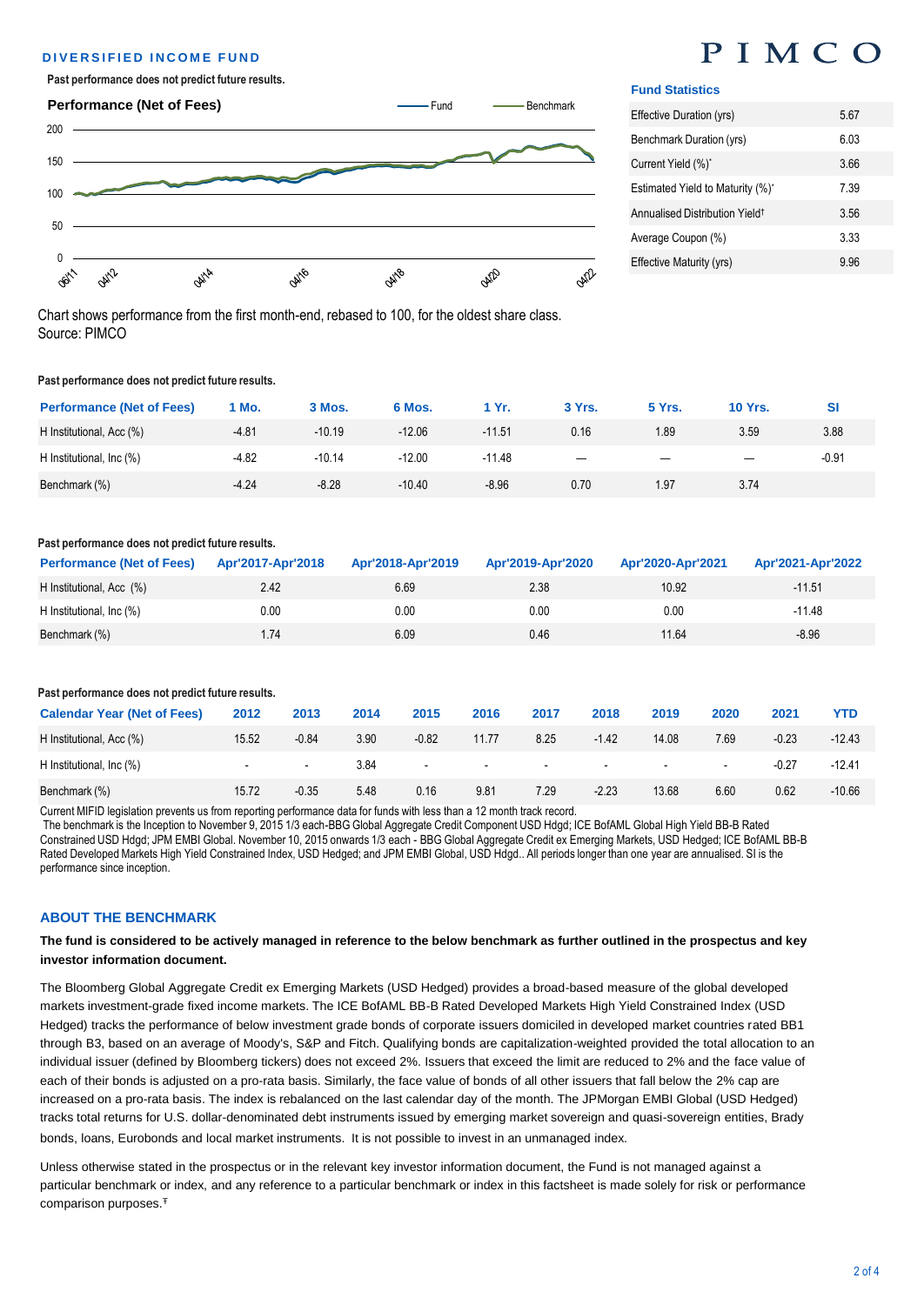# **DIVERSIFIED INCOME FUND**<br> **D I M C O**

#### **Top 10 Holdings (%MV)\***

| SAUDI INTERNATIONAL BOND REGS                                                                        | 0.9 |
|------------------------------------------------------------------------------------------------------|-----|
| UNICREDIT SPA SR UNSEC 144A                                                                          | 0.6 |
| NISSAN MOTOR CO SR UNSEC 144A                                                                        | 0.6 |
| INEOS FINANCE PLC TL B                                                                               | 0.5 |
| PIMCO ASIA HGH YLD BD-Z ACC                                                                          | 0.5 |
| LINCOLN FINANCING SARL SEC REGS SMR                                                                  | 0.5 |
| COMMSCOPE INC 1ST LIEN 144A                                                                          | 0.5 |
| PEMEX SR UNSEC REGS                                                                                  | 0.5 |
| T-MOBILE NETHERLANDS TL B 1L                                                                         | 0.5 |
| ASDA BELLIS ACQUISITION CO SEC REGS SMR<br>*Top 10 holdings as of 31/12/2021, excluding derivatives. | 0.5 |

#### **Maturity (%MV)**



#### **Top 10 Industries (%MV)**



#### **Sector Allocation (%MV)**





**Duration (%DWE)**

Source: PIMCO



#### **Top 10 Currency Exposure (%MV)**